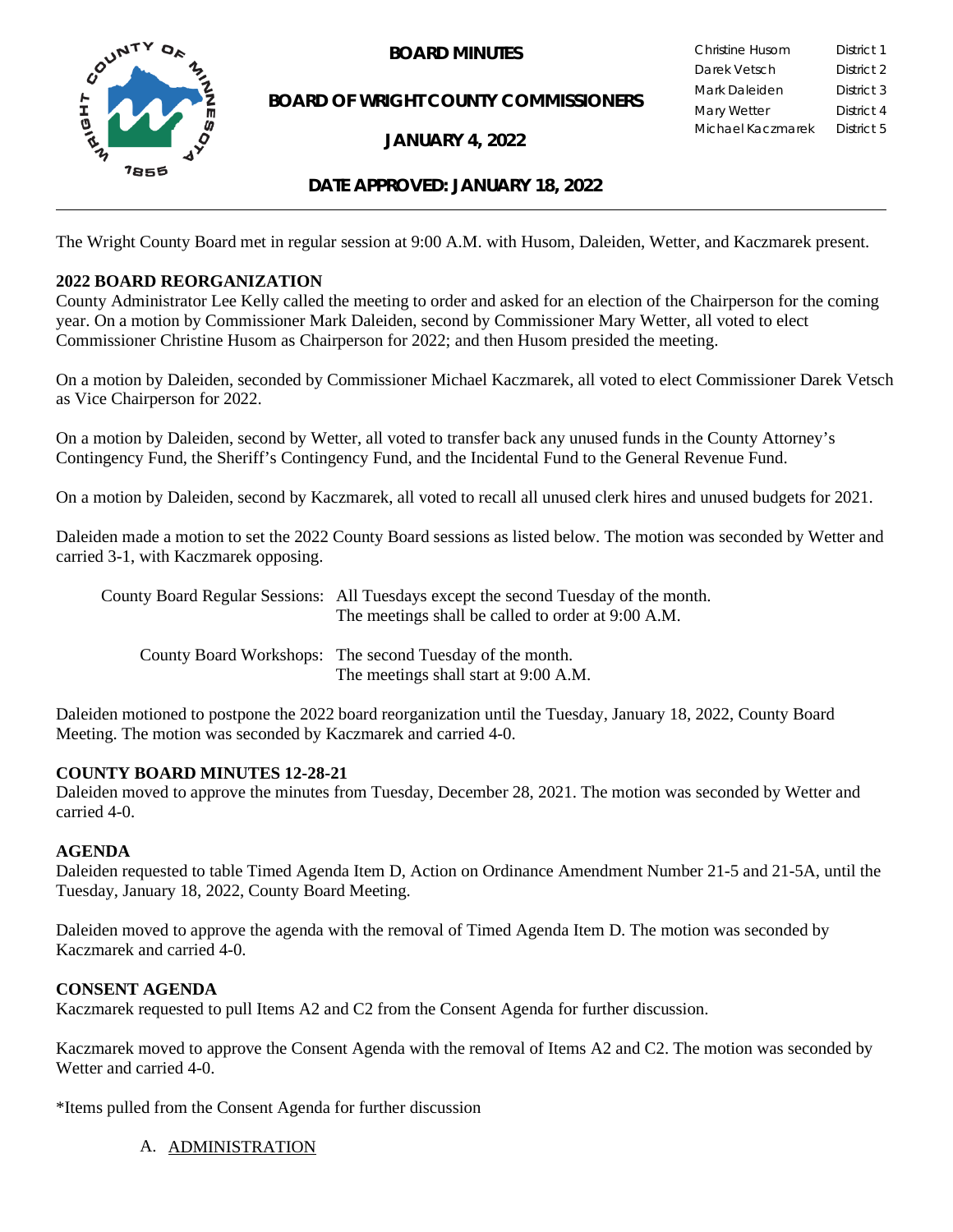- 2.\*Approve Replacement Of A Vacant Facilities Maintenance Technician Position
- B. ADMINISTRATION FINANCE
	- 1.Acknowledge Warrants Issued Between December 22, 2021 And December 28, 2021 (See Below, Item X. Warrants Issued)
	- 2.Motion To Approve A Reimbursement For Money Spent In Connection With UCARE Dental Clinic. A Journal Entry Will Be Processed In The Amount Of \$54,373.75 From 11-450-000- 0000-6910 Transfer Out Into 34- 150-000-8216-5910 Transfer In
	- 3.Motion To Approve:
		- A. Authorization To Sign Resolution Designating Depositories Of Public Funds For 2022 For Wells Fargo And Old National Bank Of Buffalo
		- B. As Required By Minnesota Statute 385.05 Requesting 2022 Chairman Of The Board Signature On Form For Check Signature Image For 2022 Warrants
		- C. Authorization For Annual Delegation Of Wire Transfers As Required By Minnesota Statute 471.38
	- 4.Motion To Approve The Reimbursement Of The American Rescue Plan Act (ARP) Funds As Follows:

Approval Of Use Of ARP Funds From 01-099-493-8408.6605

\$77,763.55 5.9 Clean Water

# C. ADMINISTRATION - HUMAN RESOURCES

- 1.Request Approval And Authorization Of Signature Of A Memorandum Of Agreement (MOA) To Allow Teamsters Local 320 (Sheriff Supervisory Unit) Members To Donate Accrued Vacation Time To Technical Support Specialist (TSS) Brian Hilden
- 2.\*Request Approval And Authorization Of Signature Of A Memorandum Of Agreement (MOA) To Allow AFSCME And Non-Union Employees To Donate Accrued Vacation/PTO Time To Social Worker Mindi Watson

# D. ATTORNEY

- 1.Position Replacement For One Full Time County Attorney I
- E. EXTENSION
	- 1.Confirm Youth Member County Extension Committee Appointment Sarah Neutz, Effective January 4, 2022 Term Ends On December 31, 2024 (Two Year Term)

# F. HEALTH & HUMAN SERVICES

- 1.Approve Additional \$161,398.00 For 2022-01-01 To 2022-06-30 As Amendment To 2021-01-01 Through 2023-12-31 Three-Year \$316,781.00 MDH Grant Contract For Child & Teen Check-Up. Total Contract Amount: \$478,179.00
- 2.Refer To Personnel Committee For Discussion And/Or Reclassification
- 3.Position Replacement
	- A. Social Worker
	- B. Child Support Officer
	- C. Case Aide

# **ITEMS PULLED FROM THE CONSENT AGENDA FOR FURTHER DISCUSSION**

# A. ADMINISTRATION

2. Approve Replacement Of A Vacant Facilities Maintenance Technician Position

Kaczmarek suggested leaving the position vacant until all departments have moved into the new Government Center and there has been an opportunity to evaluate the need for the position. Daleiden stated he thinks the position is needed as there are numerous county buildings the Facilities Maintenance team is responsible for.

Kaczmarek stated there may be less maintenance needed in the new building. Wetter stated there will be many things that will need attention when the building is occupied.

Kaczmarek moved to approve Item A2. The motion was seconded by Daleiden and carried 4-0.

# C. ADMINISTRATION - HUMAN RESOURCES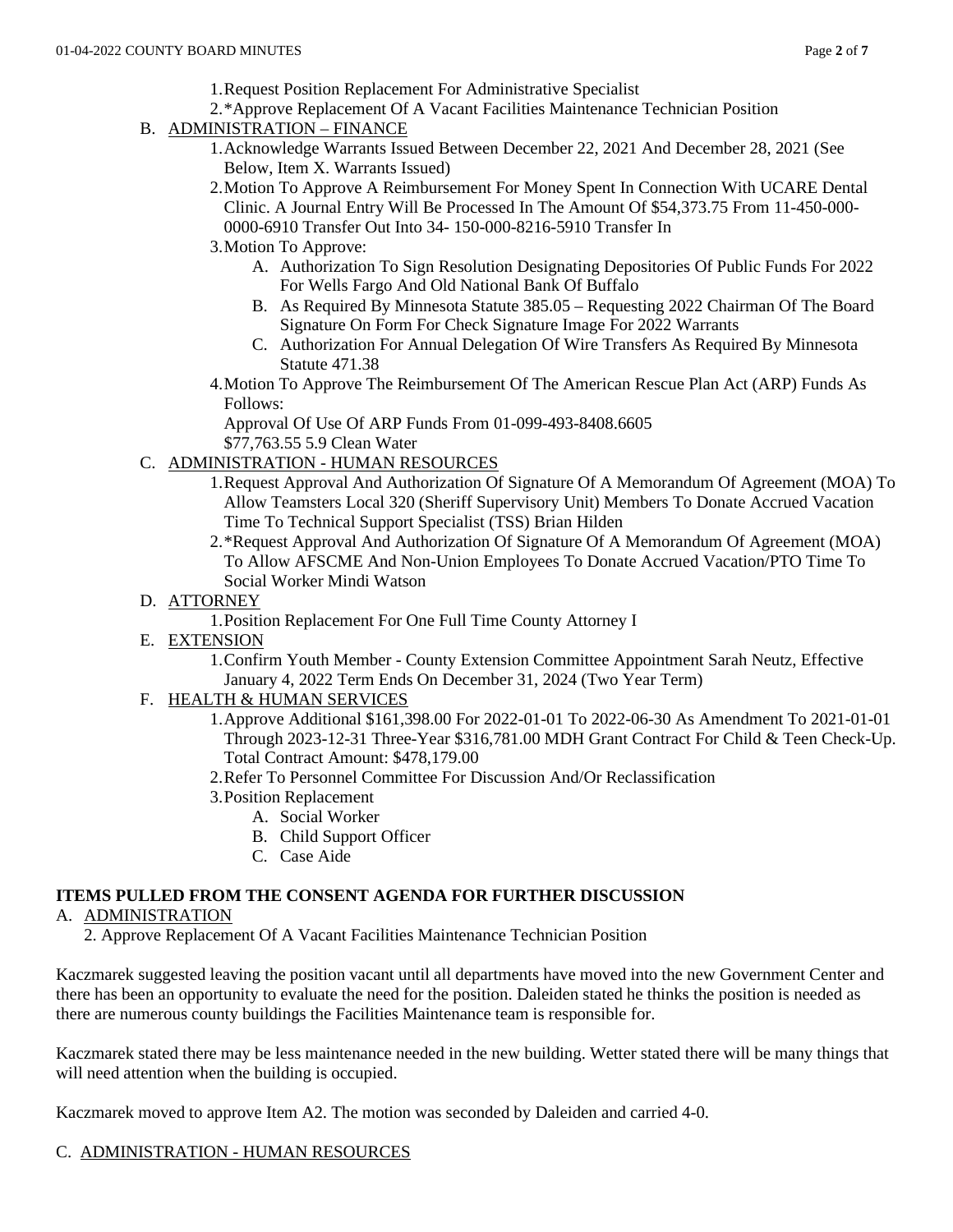2. Request Approval And Authorization Of Signature Of A Memorandum Of Agreement (MOA) To Allow AFSCME And Non-Union Employees To Donate Accrued Vacation/PTO Time To Social Worker Mindi Watson

Kaczmarek questioned if employees earning Paid Time Off (PTO) have a catastrophic sick bank. Kelly responded employees could, if enough time was earned, carry over earned time into a catastrophic sick bank. Kelly added there are union groups that do have separate sick and vacation banks. Kaczmarek stated employees with separate sick and vacation banks are forced to donate from their vacation bank. Kaczmarek suggested making a change that would allow those employees to donate four hours from their sick bank and four hours from their vacation bank.

Human Resources Director Schawn Johnson stated the union groups must approve the donation of time prior to proceeding. Johnson added the union groups have requested that the time come from the employee's vacation bank rather than sick bank. Johnson suggested having employees contact their union representatives if they have an issue with the way donations of time are handled.

Kaczmarek motioned to approve Item C2. The motion was seconded by Daleiden and carried 4-0.

# **TIMED AGENDA ITEMS**

### **TOM SALKOWSKI, PLANNING & ZONING**

Present Terrie Piram Her Retirement Plaque

Tom Salkowski congratulated Barry Rhineberger on his recent promotion to Planning & Zoning Administrator.

Salkowski stated Terrie Piram has worked in the Planning & Zoning Department for nearly 41 years, starting on January 16, 1981, and retiring on January 7, 2022. Salkowski added it says a lot about Piram that he had to beg her to come to the Board meeting to receive the honor. Salkowski stated while he oversaw the Planning & Zoning Department, Piram was keeping the department running, quietly, behind the scenes. Piram ensured the bills were paid, critical deadlines were met, she oversaw the preparation of over thousands of documents, maintained relationships with Township Clerks, along with countless other tasks.

Salkowski stated Piram made him a better person, she made the Planning & Zoning Department a better place to work, and she made Wright County a better organization and a better place to live. Salkowski thanked Piram for her service and wished her a long happy retirement.

Piram thanked Salkowski for taking a chance on her 41 years ago. Piram also thanked her wonderful husband and children. Piram stated the Planning & Zoning Department helps make Wright County a better place to live and raise a family.

The commissioners thanked Terrie for her dedication and service.

#### **VIRGIL HAWKINS, HIGHWAY DEPARTMENT**

Approve A Resolution Of Sponsorship For Rockford School District's Safe Routes To School (SRTS) Infrastructure Grant Application. MnDOT Has A Safe Routes To School (SRTS) Infrastructure Grant Solicitation That Is Due By January 14, 2022. \$8 Million In Funds Are Available, With A Minimum Of \$50,000 And Maximum Of \$500,000 For Each Project Daleiden moved to approve the Resolution of Sponsorship for Rockford School District's SRTS Infrastructure Grant Application. The motion was seconded by Wetter and carried 4-0, on a roll call vote.

#### **GREGORY PICKARD, VETERAN SERVICES**

Accept Donation Of \$300 From Disabled American Veterans (DAV) Chapter 37 Auxiliary Hutchinson, MN Veteran Services Director Gregory Pickard stated the funds can be used to assist Veterans or a Veteran's family. Wetter questioned who would be signing the thank you letter. Husom responded the commissioners would sign it.

Daleiden moved to accept the donation of \$300 from DAV Chapter 37 Auxiliary. The motion was seconded by Kaczmarek and carried  $4-0$ , on a roll call vote.

# **ITEMS FOR CONSIDERATION**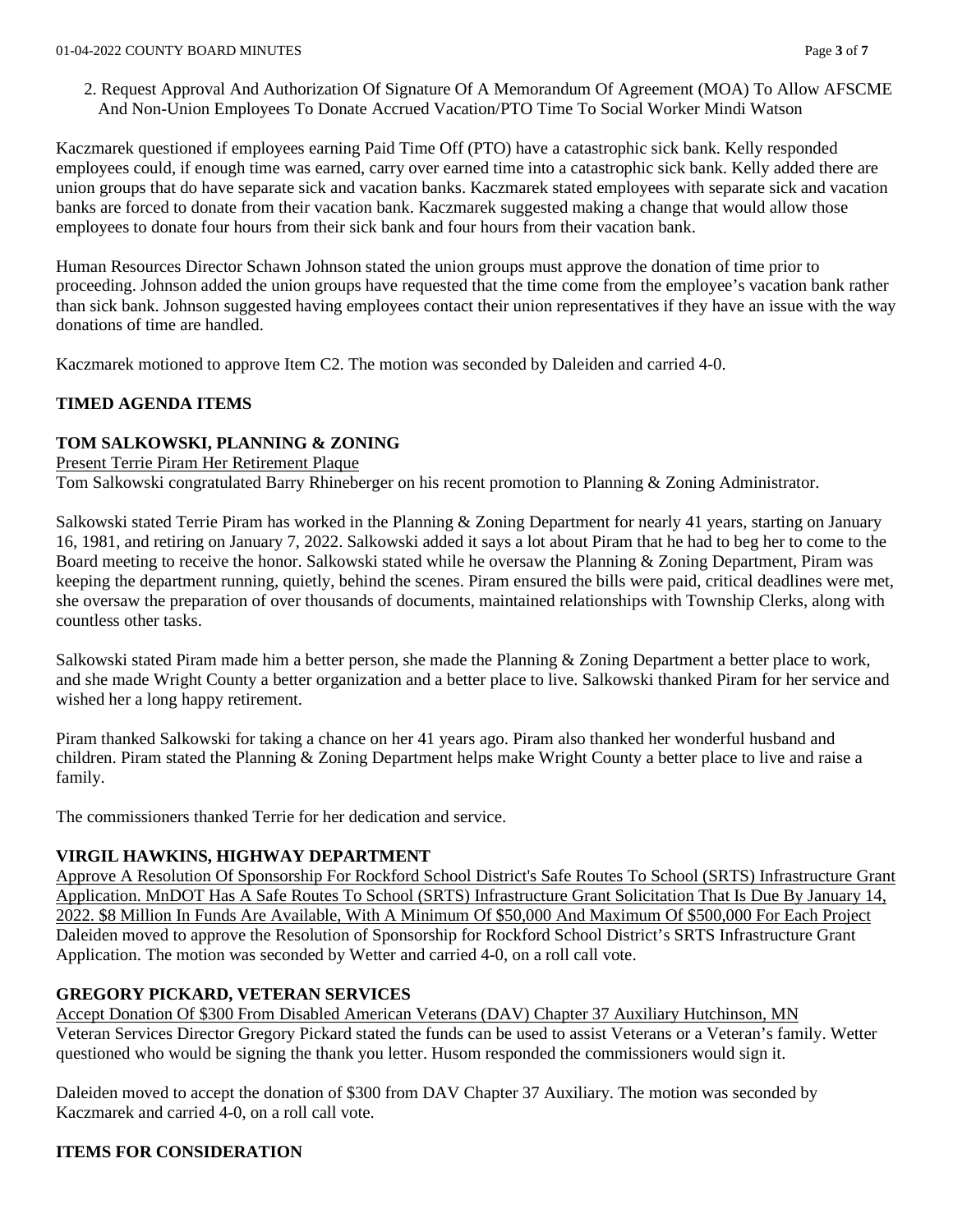### **ADMINISTRATION**

Schedule A Broadband Committee Meeting. Suggested Dates: 1:00 P.M. Tuesday, January 11 Or 10:30 A.M. Wednesday, January 12

Daleiden moved to schedule the Broadband Committee meeting at 10:30 A.M. Wednesday, January 12, 2022. The motion was seconded by Kaczmarek and carried 4-0.

#### Topics For Discussion At January 11, 2021 Workshop Meeting

After discussion, the commissioners agreed the following topics will be on the Workshop Meeting Agenda:

- I. Schedule Meetings as Needed
	- a. Dental Clinic Steering Committee
- II. Update on OSHA Emergency Testing Standard
- III. Emergency Paid Sick Leave (EPSL) Policy
- IV. Allina Clinic Memorial Statue
- V. Update on the Fire Training System
- VI. Planning & Zoning Department Staffing Update
- VII. Update on the Assessor's Office Computer-Assisted Mass Appraisal (CAMA) System

### **COMMITTEE MINUTES**

#### **COMMITTEE OF THE WHOLE (12-28-2021)**

Kaczmarek moved to approve the Committee of the Whole meeting minutes from Tuesday, December 28, 2021. The motion was seconded by Daleiden and carried 4-0.

# *I. PLANNING & ZONING DEPARTMENT STAFFING*

*Planning & Zoning Administrator Barry Rhineberger said he feels that if there is going to be a change in the organization of the department, especially as it relates the Environment Health Supervisor (EHS) position, this isn't a bad time to do it. He said the department is at a crossroads and that more on-site supervision at the Compost & Recycling Center is needed. It is possible to accomplish that under the current structure – either with an office space in the processing area of the Compost Facility property or in the new Government Center. He added that an issue could be what comes out of the assessment and operational study at the Compost Facility being done by Stantec, which isn't expected to be completed for four or five months. Rhineberger explained the county has been without the EHS position since September and there are numerous functions that position is responsible for. There has been a void in both the environmental health area and the solid waste area that are stacking up.*

*Rhineberger said there are currently 11 candidates that applied for the vacant EHS position and, if the county waits too long, the backlog created by the initial vacancy may drag on for several more months. Commissioner Mark Daleiden asked what the Environmental Health Inspectors (EHI) do as part of their job duties. Rhineberger said the county has two EHIs. One almost entirely does septic system permit application review, inspections and works with the Minnesota Pollution Control Agency (MPCA) on septic system rules. The other serves as an on-site inspector and permit application reviewer, but also does the majority of the work on issues related to gravel pits – developing background information and the collection of gravel tax. The second EHI is the signatory for the Septic Loan Program.*

*Daleiden asked how many septic system inspections are done during the course of a year. Rhineberger said between 300 and 400 is standard. He added that the county recently signed on to conduct septic system inspections and permitting for the cities of Albertville and Hanover. Rhineberger said the county only inspects and permit new installs, not compliance check inspections. Commissioner Christine Husom said she recently had to purchase a new septic system and had two site inspection visits. Rhineberger said that is typical and most new septic system installations have between one and three inspections. He added that there is a finite life cycle to septic systems and, along with systems installed in new homes, there are antiquated systems that need to be replaced.*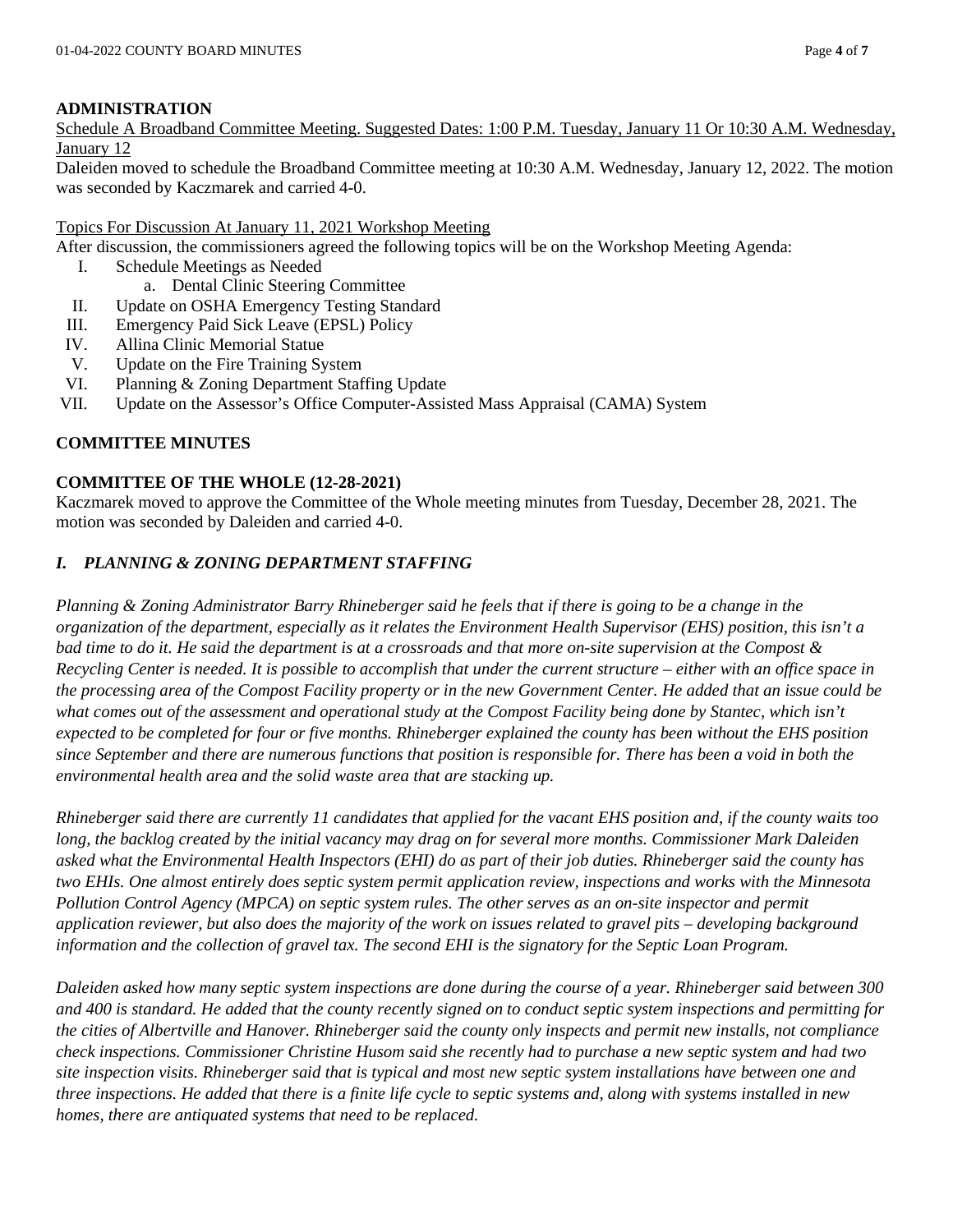*Commissioner Darek Vetsch asked about the difference in responsibilities for planners and EHIs. Rhineberger said that given the growth in the county and a lack of growth in the department, by design Planning & Zoning employees crosstrain between planners, EHIs and the feedlot administrator. He said that all of these employees touch each other's work a lot. Their jobs have a considerable amount of overlap in their job duties and the knowledge they have gained over the years. Interim Planning & Zoning Administrator Tom Salkowski said that the debate in-house has been whether to adopt one of two reorganization plans brought forth, because both would likely require six months to fill vacant positions. Having been such a small office for so many years, cross-training was necessary to help each other out when it came to accomplishing different tasks within the office.*

*Commissioner Mike Kaczmarek commented on the two proposed reorganization charts, saying one of the first things he looks at is how many people report directly to the department head. He added that there has been discussion of using SCORE (Select Committee On Recycling and the Environment) funds to offset wages, which Kaczmarek said would be of benefit to the entire operation. Salkowski said that because of years of cross-training, the feedlot administrator will be assisting the Board of Adjustment, which has nothing to do with her job description, but it has been the history of the department that employees pitch in where they can when an assist is needed.*

*Daleiden asked if it would improve the office structure to eliminate the office manager position and replace it with an assistant administrator. The current office manager (Terrie Piram) will be retiring in January and Daleiden wondered if making a change to the current office manager position would be beneficial. Rhineberger said the current office manager has numerous responsibilities, including taking committee minutes, ordering supplies, extracting legal documents, recording documents and providing legal notifications to impacted residents. He added that office technicians can't provide that level of responsibility and an Assistant Planning & Zoning Administrator shouldn't take on those duties. Rhineberger said not having an office manager position could be at risk of liability if the duties aren't done properly.*

*Salkowski said the responsibilities of the office manager are almost completely clerical, adding that clerical duties are just as important as professional duties in an office like P&Z. The accuracy required for an office manager is extremely high and that person wears many hats within the department. Husom said the detail work required for the office manager is a very different skill set than is required for an assistant administrator.*

*Daleiden asked Kaczmarek about what SCORE funds can be utilized for. Kaczmarek said the county receives \$500,000 a year in SCORE funds – \$400,000 from the state with \$100,000 in matching county funds. Kaczmarek said the county can utilize more of its SCORE funds for employee wages than has been utilized in the past. Rhineberger said the county has budgeted for wages and the \$100,000 cash match, but that a portion of the wages can be the matching funds. Much of the SCORE funding is used to reimburse cities and townships for their recycling programs.*

*Kaczmarek asked if the new EHS would be splitting time at the Compost Facility and the Government Center. Salkowski said the plan would be to have an office at the Compost Facility to do all work from that location so there will be at least two employees on site at all times. Currently, if one employee is sick or on vacation, there is only one employee, which is a safety concern in the event of an accident or injury.*

*Rhineberger said there are some concerns in both of the alternative organizational charts pertaining to the grade level of existing employees. The reorganization will have employees that had more responsibility now answering to a supervisor, essentially dropping them a rung on the ladder. There is concern among employees that their positions may be downgraded as a result of the change. Rhineberger said the office manager position was posted internally and one employee applied. Salkowski said the candidate is very qualified for the office manager position.*

*Rhineberger said he is comfortable with maintaining the organizational chart as it currently stands until after the Stantec study is completed, adding if a change was made now, depending on the Stantec recommendations, another change in the organizational structure may come in six months. He also wants to the get the EHS position filled as soon as possible because the position is responsible for several programs within the department.*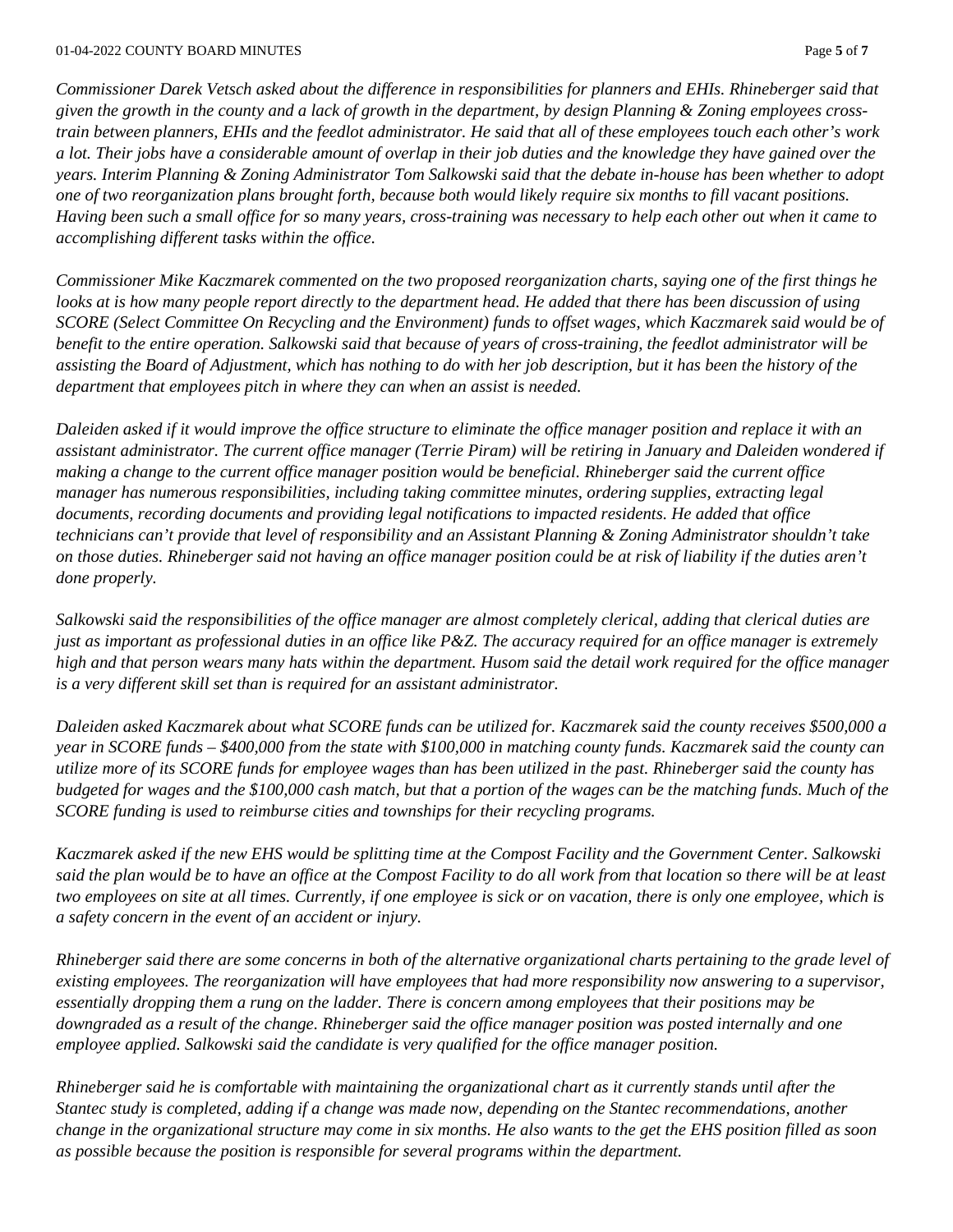*Assistant County Attorney Greg Kryzer said the MPCA understands that the county is in a transition phase and that the process of hiring a new EHS is underway. He said that if the county told the MPCA that it was restructuring the organizational chart of the Compost Facility, that the MPCA would grant a six-month to one-year extension to get that accomplished.*

*Human Resources Director Schawn Johnson expressed a concern that the Building Official and Office Manager positions are graded at 13 and 12, respectively. A Solid Waste Program Supervisor should be two or three grade steps above an employee that reports to the supervisor. At minimum the Solid Waste Program Supervisor and Assistant Zoning Administrator would need a grade of 14 or 15. Salkowski asked how long it takes to write up a new job description, have it analyzed and assigned a grade. Johnson said approximately four to six weeks. Johnson added that the position would likely require a grade of 14, which he felt was a solid a benchmark to use when interviewing and questions arise about wages.*

*Daleiden asked if there was a temporary contract person that could be hired in the interim during the EHS hiring process. Salkowski said that 11 applications for the position were submitted and most had the qualifications needed for the position. Kryzer asked if the ESH candidates were more tied into solid waste or environmental health. Rhineberger said almost all the candidates had a background in environmental health.*

*Kaczmarek asked what recommendations could come out of the Stantec study that could change how the staffing is done at the Compost Facility. Salkowski said the study will look as much at programming as it will be about facilities. Whatever Stantec comes up with will merely be recommendations and the county can choose what it wants to do with the information and recommendations.*

*Kaczmarek said there should be a conversation about who takes minutes for committee meetings. Several different people take minutes from meetings and they're all different with respect to what is included from the committee meetings and what is left out. Kaczmarek said the people who take minutes are from various departments and there isn't much consistency. County Administrator Lee Kelly said that ideally Administration would handle all committee minutes, but the office is shorthanded – at times even the Assistant County Administrator took minutes. He said it's not an ideal use of staff time, but it has been necessary. Different committees have specific people, such as an administrative assistant from the Highway Department who does Transportation Committee of the Whole minutes. Rhineberger said Planning Commission and Board of Adjustment minutes are unique because they become a recorded document that becomes part of the abstract for the property in question. There is a higher level of accuracy needed than standard meeting minutes. Salkowski added that Planning Commission and Board of Adjustment minutes are more complicated because it is just as important what goes in the minutes as to what is left out.*

*Public Health Director Sarah Grosshuesch said that Health & Human Services (HHS) paid a portion of the salary for the previous EHS to assist with their environmental health cases. She stated the Memo of Understanding between HHS and Planning & Zoning for sharing the EHS was very outdated and has expired. She asked that HHS be part of the process working with Rhineberger. She added that not only is the EHS position open, but so is the Health Promotion Coordinator from her office. In the interim, the duties of the Health Promotion Coordinator are being done by Grosshuesch and Emergency Preparedness Manager Jon Young.*

*Daleiden asked if Planning & Zoning should stick with its current organization chart until after the interviews for the EHS are completed and a job offer is made. He added the skill set of the selected candidate could have an impact on how the organizational chart would be determined. Rhineberger said one of the reasons he wanted to have this meeting was to see if the board was interested in hiring two candidates – one to cover environmental health issues and another to serve as an assistant P & Z administrator.*